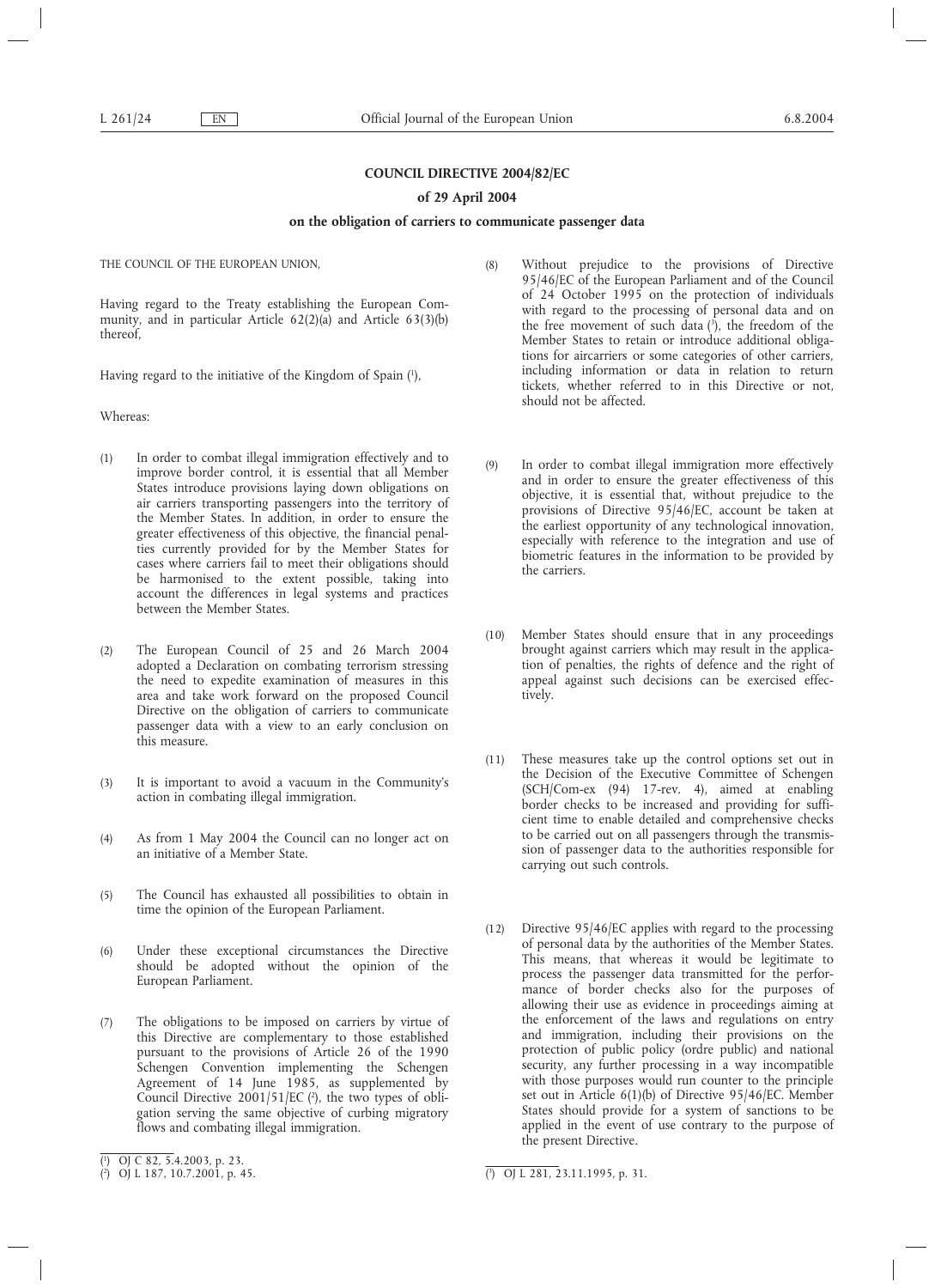- (13) In accordance with Articles 1 and 2 of the Protocol on the position of Denmark annexed to the Treaty on European Union and the Treaty establishing the European Community, Denmark is not taking part in the adoption of this Directive, and is not bound by it or subject to its application. Given that this Directive builds upon the Schengen *acquis* under the provisions of Title IV of Part Three of the Treaty establishing the European Community, Denmark shall, in accordance with Article 5 of the said Protocol, decide within a period of six months after the Council has adopted this Directive whether it will implement it in its national law.
- (14) As regards Iceland and Norway, this Directive constitutes a development of the provisions of the Schengen *acquis* within the meaning of the Agreement concluded by the Council of the European Union and the Republic of Iceland and the Kingdom of Norway concerning the latter's association with the implementation, application and development of the Schengen *acquis* ( 1 ), which fall within the area referred to in Article 1, point E, of Council Decision 1999/437/EC of 17 May 1999 on certain arrangements for the application of that Agreement  $(2)$ .
- (15) The United Kingdom is taking part in this Directive in accordance with Article 5 of the Protocol integrating the Schengen *acquis* into the framework of the European Union annexed to the Treaty on European Union and to the Treaty establishing the European Community, and Article 8(2) of Council Decision 2000/365/EC of 29 May 2000 concerning the request of the United Kingdom of Great Britain and Northern Ireland to take part in some of the provisions of the Schengen *acquis* ( 3 ).
- (16) Ireland is taking part in this Directive in accordance with Article 5 of the Protocol integrating the Schengen *acquis* into the framework of the European Union annexed to the Treaty on European Union and the Treaty establishing the European Community, and Article 6(2) of Council Decision 2002/192/EC of 28 February 2002 concerning Ireland's request to take part in some of the provisions of the Schengen *acquis* ( 4 ).
- (17) This Directive constitutes an act building upon the Schengen *acquis* or otherwise related to it within the meaning of Article 3(1) of the 2003 Act of Accession,

HAS ADOPTED THIS DIRECTIVE:

## *Article 1*

## **Objective**

This Directive aims at improving border controls and combating illegal immigration by the transmission of advance

( 3 ) OJ L 131, 1.6.2000, p. 43.

passenger data by carriers to the competent national authorities.

### *Article 2*

## **Definitions**

For the purpose of this Directive:

- (a) 'carrier' means any natural or legal person whose occupation it is to provide passenger transport by air;
- (b) 'external borders' means the external borders of the Member States with third countries;
- (c) 'border control' means a check carried out at a border in response exclusively to an intention to cross that border, regardless of any other consideration;
- (d) 'border crossing point' means any crossing point authorised by the competent authorities for crossing external borders;
- (e) 'personal data', 'processing of personal data' and 'personal data filing system' have the meaning as stipulated under Article 2 of Directive 95/46/EC.

### *Article 3*

### **Data transmission**

1. Member States shall take the necessary steps to establish an obligation for carriers to transmit at the request of the authorities responsible for carrying out checks on persons at external borders, by the end of check-in, information concerning the passengers they will carry to an authorised border crossing point through which these persons will enter the territory of a Member State.

- 2. The information referred to above shall comprise:
- the number and type of travel document used,
- nationality,
- full names,
- the date of birth,
- the border crossing point of entry into the territory of the Member States,
- code of transport,
- departure and arrival time of the transportation,
- total number of passengers carried on that transport,
- the initial point of embarkation.

3. In any case the transmission of the above mentioned data does not discharge the obligations and responsibilities laid down in the provisions of Article 26 of the Schengen Convention for carriers, as supplemented by Directive 2001/51/EC.

<sup>(</sup> 1 ) OJ L 176, 10.7.1999, p. 36.

<sup>(</sup> 2 ) OJ L 176, 10.7.1999, p. 31.

<sup>(</sup> 4 ) OJ L 64, 7.3.2002, p. 20.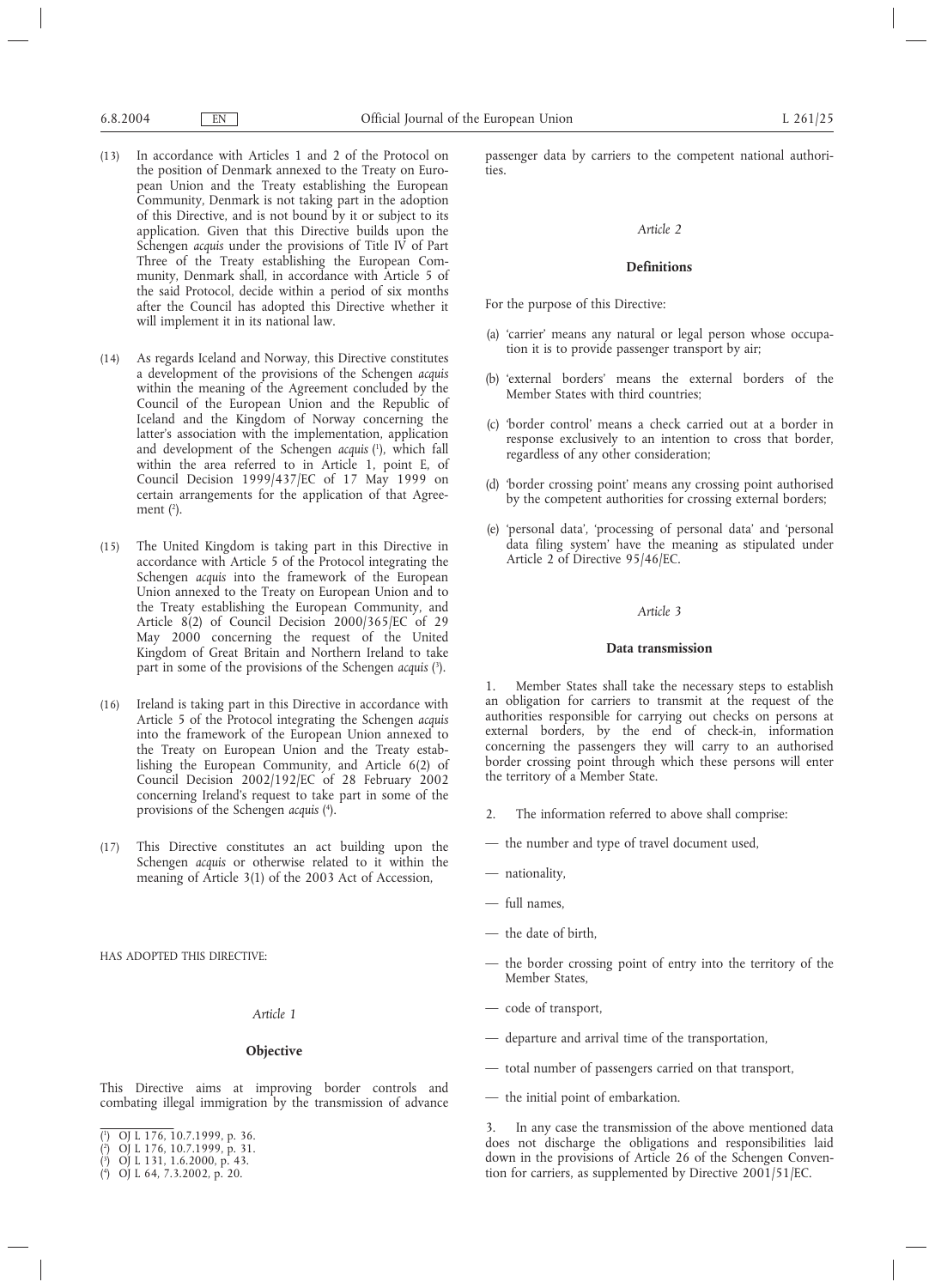*Article 4*

# **Sanctions**

1. Member States shall take the necessary measures to impose sanctions on carriers which, as a result of fault, have not transmitted data or have transmitted incomplete or false data. Member States shall take the necessary measures to ensure that sanctions are dissuasive, effective and proportionate and that either:

- (a) the maximum amount of such sanctions is not less than EUR 5 000, or than the equivalent national currency at the rate of exchange published in the *Official Journal of the European Union* on the day on which this Directive enters into force for each journey for which passenger data were not communicated or were communicated incorrectly; or
- (b) the minimum amount of such sanctions is not less than EUR 3 000, or than the equivalent national currency at the rate of exchange published in the *Official Journal of the European Union* on the day on which this Directive enters into force for each journey for which passenger data were not communicated or were communicated incorrectly.

2. This Directive shall not prevent Member States from adopting or retaining, for carriers which infringe very seriously the obligations arising from the provisions of this Directive, other sanctions, such as immobilisation, seizure and confiscation of the means of transport, or temporary suspension or withdrawal of the operating licence.

#### *Article 5*

## **Proceedings**

Member States shall ensure that their laws, regulations and administrative provisions stipulate that carriers against which proceedings are brought with a view to imposing penalties have effective rights of defence and appeal.

*Article 6*

### **Data processing**

1. The personal data referred to in Article 3(1) shall be communicated to the authorities responsible for carrying out checks on persons at external borders through which the passenger will enter the territory of a Member State, for the purpose of facilitating the performance of such checks with the objective of combating illegal immigration more effectively.

Member States shall ensure that these data are collected by the carriers and transmitted electronically or, in case of failure, by any other appropriate means to the authorities responsible for carrying out border checks at the authorised border crossing point through which the passenger will enter the territory of a Member State. The authorities responsible for carrying out checks on persons at external borders shall save the data in a temporary file.

After passengers have entered, these authorities shall delete the data, within 24 hours after transmission, unless the data are needed later for the purposes of exercising the statutory functions of the authorities responsible for carrying out checks on persons at external borders in accordance with national law and subject to data protection provisions under Directive 95/ 46/EC.

Member States shall take the necessary measures to oblige carriers to delete, within 24 hours of the arrival of the means of transportation pursuant to Article 3(1), the personal data they have collected and transmitted to the border authorities for the purposes of this Directive.

In accordance with their national law and subject to data protection provisions under Directive 95/46/EC, Member States may also use the personal data referred to in Article 3(1) for law enforcement purposes.

2. Member States shall take the necessary measures to oblige the carriers to inform the passengers in accordance with the provisions laid down in Directive 95/46/EC. This shall also comprise the information referred to in Article 10(c) and Article 11(1)(c) of Directive 95/46/EC.

#### *Article 7*

### **Transposal**

1. Member States shall take the necessary measures to comply with this Directive not later than 5 September 2006. They shall forthwith inform the Commission thereof.

When Member States adopt these measures, they shall contain a reference to this Directive or shall be accompanied by such reference on the occasion of their official publication. The methods of making such reference shall be laid down by Member States.

2. Member States shall communicate the main provisions of national law which they adopt in the field covered by this Directive to the Commission.